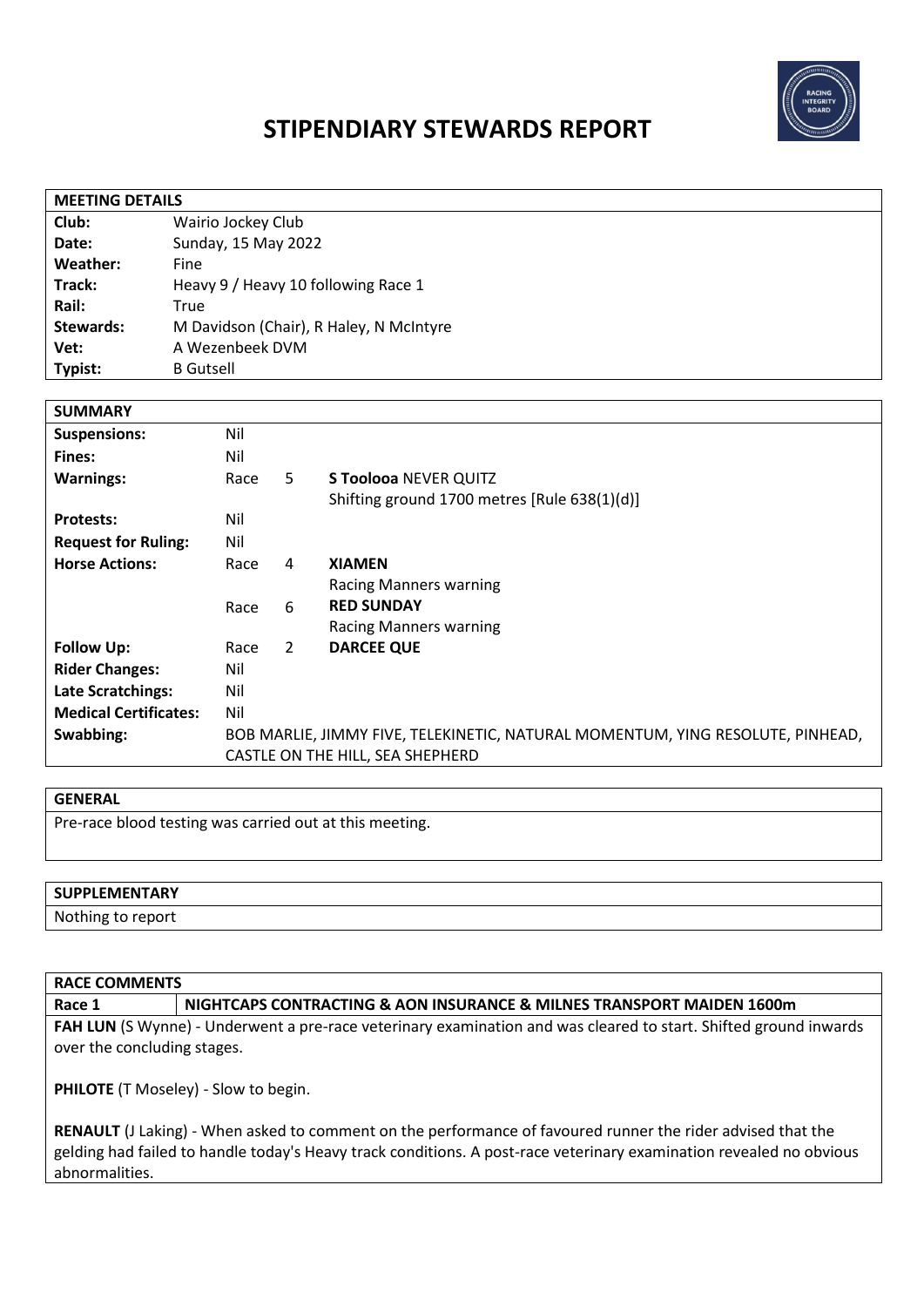**BACK HUT** (S Muniandy) - When asked to comment on the performance of favoured runner the rider advised that the mare had failed to handle today's Heavy track conditions.

Following the running of this race the official track conditions were downgraded to Heavy 10.

## **Race 2 AB LIME & SOUTHLAND HELICOPTERS & NORTHERN SOUTHLAND LIVESTOCK 1600m**

**DEELS DONE** (K Chowdhoory) - Underwent a pre-race veterinary examination and was cleared to start. Slow to begin.

**FULLTOTHEBRIM** (S Toolooa) - Crowded shortly after the start losing ground.

**SUTHERLAND** (K Mudhoo) - Over-raced in the early stages when the pace of the race eased near the 1400 metres.

**RINGBOLT** (G Jogoo) - Got its head up on a number of occasions in the early stages when being steadied to avoid heels.

**DECEPTIO VISUS** (T Comignaghi) - Rider dropped her whip passing the 150 metres.

**DARCEE QUE** (K Williams) - When asked to comment on the performance of favoured runner the rider advised that the mare had not been entirely comfortable in today's track conditions and may have held its breath during the running. A post-race veterinary examination revealed DARCEE QUE to be mildly lame in the off-hind leg. Stewards will follow up with trainer J Phillips in the coming days.

**Race 3 SOUTHERN CRUTCHING & PALA MOUNTAINS WAIRIO PLATE 1200m**

**BLUE EYED SUSIE** (K Williams) - Fractious in the barriers prior to the start.

**EMANON** (S Toolooa) - Raced keenly through the middle stages.

**BEESLASTSTING** (J Laking) - Raced three-wide without cover throughout.

#### **Race 4 HOMESTEAD VILLA MOTEL & MAJESTIC FLOATS MAIDEN 1200m**

**FIRE 'N REIGN** (L Callaway) - Began awkwardly losing ground.

**DARCI'S FLIGHT** (K Chowdhoory) - Shifted out abruptly at the start crowding THE KINGS GIRL.

**THE KINGS GIRL** (T Moseley) - Crowded at the start.

**LIGHTNING RIDGE** (B May) - Shifted out abruptly at the start hampering MOVIE STAR and was then taken back to obtain cover from a wide draw. Lay outwards on the final bend dictating MOVIE STAR wider on the track near the 250 metres.

**MOVIE STAR** (T Comignaghi) - Bounded at the start and was then further hampered by an inside runner and as a result was taken back to obtain cover. Forced wider on the track near the 250 metres.

**MORE PZAZZ** (W Papier) - Over-raced through the early and middle stages getting its head up on a number of occasions.

**LAST TRY** (R Mudhoo) - Raced wide without cover throughout.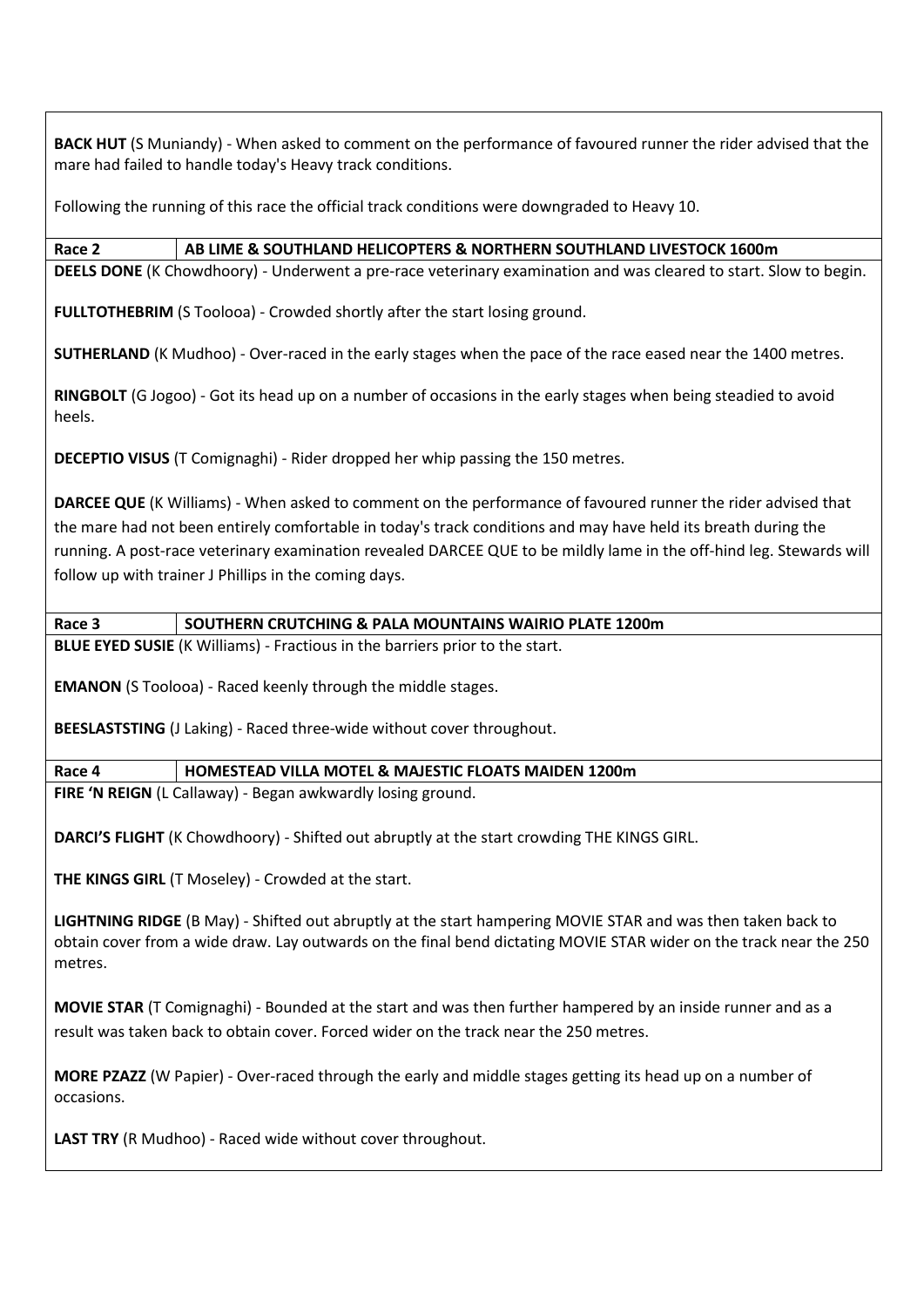**XIAMEN** (S Toolooa) - Hung outwards throughout causing rider S Toolooa considerable steering difficulty and finished in a distant last placing. Connections were advised the gelding was on a racing manners warning.A stable representative of K & I Taplin reported XIAMEN would no longer be persevered with as a racing proposition from their stable.

**QIJI SPIRIT** (K Williams) - Rider reported the gelding was not comfortable in today's Heavy track conditions.

#### **Race 5 CP WOOL & TRAVELLERS REST & TSL 2200m**

**OCEANS AWAY** (L Callaway) - Underwent a pre-race veterinary examination and was cleared to start. Raced wide throughout.

**SUPER TAP** (G Jogoo) - Slow to begin.

**SYMPATHIQUE** (T Comignaghi) - Briefly placed in restricted room and made contact with the running rail passing the 1700 metres.

**YING RESOLUTE** (B May) - Improved forward to lead passing the 900 metres. Returned to the enclosure with blood present in one nostril. A post-race veterinary examination revealed YING RESOLUTE to have a minor laceration inside the nose.

**GALAXY PRINCESS** (K Williams) - Gave ground passing the 600 metres eventually finishing a distant last with the rider reporting that the mare had lost interest as soon as runners improved around her. A post-race veterinary examination revealed no obvious abnormalities.

**COLOUR ME RED** (K Mudhoo) - Raced three-wide without cover throughout.

**YOUNEVERKNOW** (T Moseley) - Held up rounding the final bend and early in the run home.

**PONIARD** (R Mudhoo) - Rider reported the gelding had not been comfortable in today's track conditions.

**JESSIE'S ROCK** (C Campbell) - Rider reported in his opinion the gelding had not handled the step-up in distance today at this stage of his current preparation.

**S Toolooa** (NEVER QUITZ) - Issued with a warning when allowing his mount to shift inwards near the 1700 metres when not fully clear of SYMPATHIQUE which when being restrained made contact with the running rail.

**Race 6 HYDE LANDSCAPING & OLPHERT CONTRACTING WAIRIO CUP 2200m**

**OLAF** (C Campbell) - Underwent a pre-race veterinary examination and was cleared to start. Slow to begin. Connections advised the gelding has now been retired as a racing proposition.

**RED SUNDAY** (B May) - Underwent a pre-race veterinary examination and was cleared to start. Gave ground from the 600 metres finishing a distant last. When questioned regarding his riding tactics rider B May advised he had been told to ride positively and put the gelding in the race so when the pace eased near the 1500 metres he urged his mount forward with the intention of leading however the leader then increased the tempo of the race and he was unable to get to the front and passing the 600 metres was a beaten runner. A post-race veterinary examination revealed no obvious abnormalities. Trainer P Harris was advised the gelding was on a racing manners warning and must be more competitive in its races. Mr Harris advised the Stewards that RED SUNDAY would now be sent for a lengthy spell.

**FIVE PRINCES** (S Wynne) - Slow to begin.